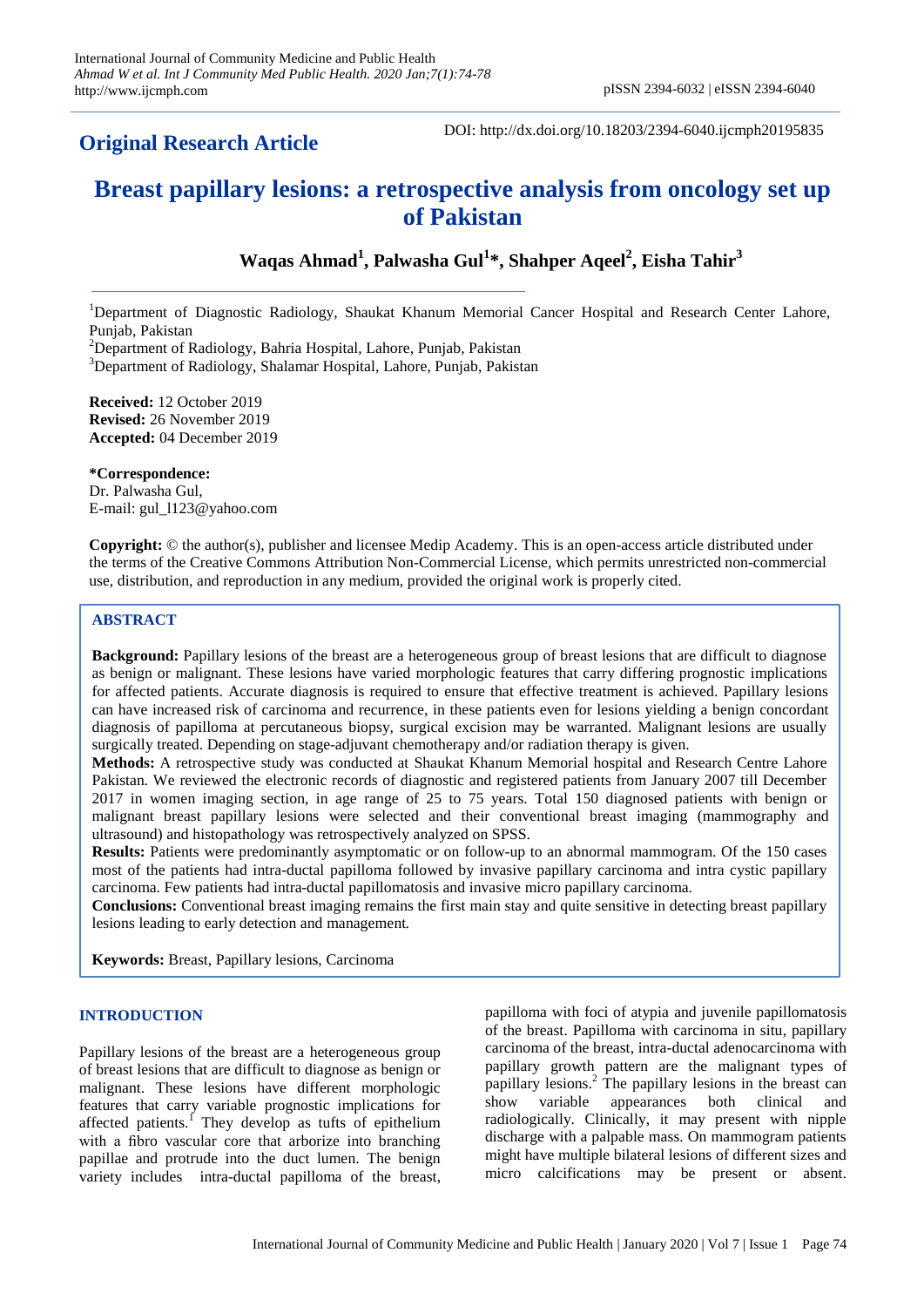Sonographically, the lesion present as a complex intra cystic lesion or homogenous solid lesion. The imaging appearance alone cannot precisely predict the benign or malignant nature of the lesion.<sup>3,4</sup> Tissue diagnosis through biopsy or surgical removal is required in all cases to ensure proper and effective management and need for follow up depending upon the case.

#### **METHODS**

We reviewed electronic records of diagnostic and registered patients from January 2007 till December 2017 in women imaging section at our tertiary care cancer hospital. Most of the patients presented with nipple discharge (serous or bloody), few had lesions picked up on screening and a couple of patients with diagnosed breast cancer had incidental ancillary findings of ductal lesions on same side or contralateral breast. Total 150 diagnosed patients (age range of 25-75 years) with benign or malignant breast papillary lesions were selected and their conventional breast imaging (mammography and ultrasound) and histopathology was retrospectively analyzed on SPSS. Mammographic Images were obtained in two standard planes (mediolateral oblique and cranio-

caudal). Coned magnified views were also obtained in some patients. Dedicated film-screen equipment was used. The mammographic findings were reported according to the American College of Radiology, Breast Imaging Reporting and Data System. All sonographic examinations were performed with a 10-MHz linear array transducer in different planes. All examinations were performed by breast imaging fellows and consultants. All grey scale and color Doppler images of the lesions and axillary lymph nodes identified were also saved.

#### **RESULTS**

Patients were predominantly asymptomatic or on followup to an abnormal mammogram. Of the 150 cases, 68 (45.3%) patients had intra-ductal papilloma, 41 (27.3%) had invasive papillary carcinoma, 17 (11.3%) had intraductal micro papillary, 10 (6%) came out to be intra cystic papillary carcinoma and 6 (4%) had invasive micro papillary carcinoma. Few patients, 8 (5.3%) had intraductal papillomatosis and invasive micro papillary carcinoma (Table 1). Imaging findings of benign and malignant papillary lesions were also analyzed (Table 2).

#### **Table 1: Patient distribution on the basis of histopathology.**

| <b>Histopathology</b>                                            | No. of patients $(n=150)$ |
|------------------------------------------------------------------|---------------------------|
| Intra-ductal papilloma                                           | 68                        |
| Invasive papillary carcinoma                                     | 41                        |
| Intra-ductal micro papillary                                     |                           |
| Intra-cystic papillary carcinoma                                 | 10                        |
| Intraductal papillomatosis and invasive micropapillary carcinoma |                           |
| Invasive micropapillary carcinoma                                |                           |

#### **Table 2: Imaging features of various papillary lesions.**

| <b>Radiological features</b> | <b>Benign solitary/central</b>                                                                                                                           | <b>Benign peripheral/multiple</b>                                                                                                                   | <b>Malignant</b>                                                                                                                                                 |
|------------------------------|----------------------------------------------------------------------------------------------------------------------------------------------------------|-----------------------------------------------------------------------------------------------------------------------------------------------------|------------------------------------------------------------------------------------------------------------------------------------------------------------------|
| <b>Ultrasound findings</b>   | Circumscribed.<br>Lobulated; hypoechoic;<br>intraductal mass of<br>intermediate<br>echogenicity or may<br>appear as solid<br>component within a cyst.    | Multiple circumscribed,<br>hypoechoic intraductal<br>masses.<br>May have intermediate.<br>echogenicity<br>Commonly associated with<br>duct ectasia. | Oval, lobulated or irregular<br>mass.<br>Usually indistinct or well<br>defined borders.<br>Hypo- or isoechoic<br>echogenic rim. Posterior<br>acoustic shadowing. |
| Mammographic<br>findings     | Usually not visible;<br>Circumscribed; Isodense<br>mass.<br>Have microcalcificatins<br>Galactogrophy: Focal<br>intraductal. lobulated<br>filling defect. | May present as circumscribed,<br>isodense masses.<br>Galactagrophy: Multiple,<br>focal,<br>intraductal, lobulated filling<br>defects.               | Oval, lobulated or irregular<br>mass.<br>Usually indistinct borders.<br>Almost never displays<br>microcalcifications.                                            |

#### **DISCUSSION**

The differential diagnosis of papillary lesions includes papilloma, papillomatosis, sclerosing papilloma, atypical papilloma and papillary carcinoma.<sup>5</sup> Papillary breast lesions constitute wide spectrum of pathologies ranging

from benign lesions, such as solitary intra-ductal papilloma, to the uncommon papillary carcinoma. These lesions have variable clinical presentations and diverse radiological features. Differentiating benign and malignant papillary lesions based on imaging features may often be difficult.<sup>6</sup> However, distinguishing papillary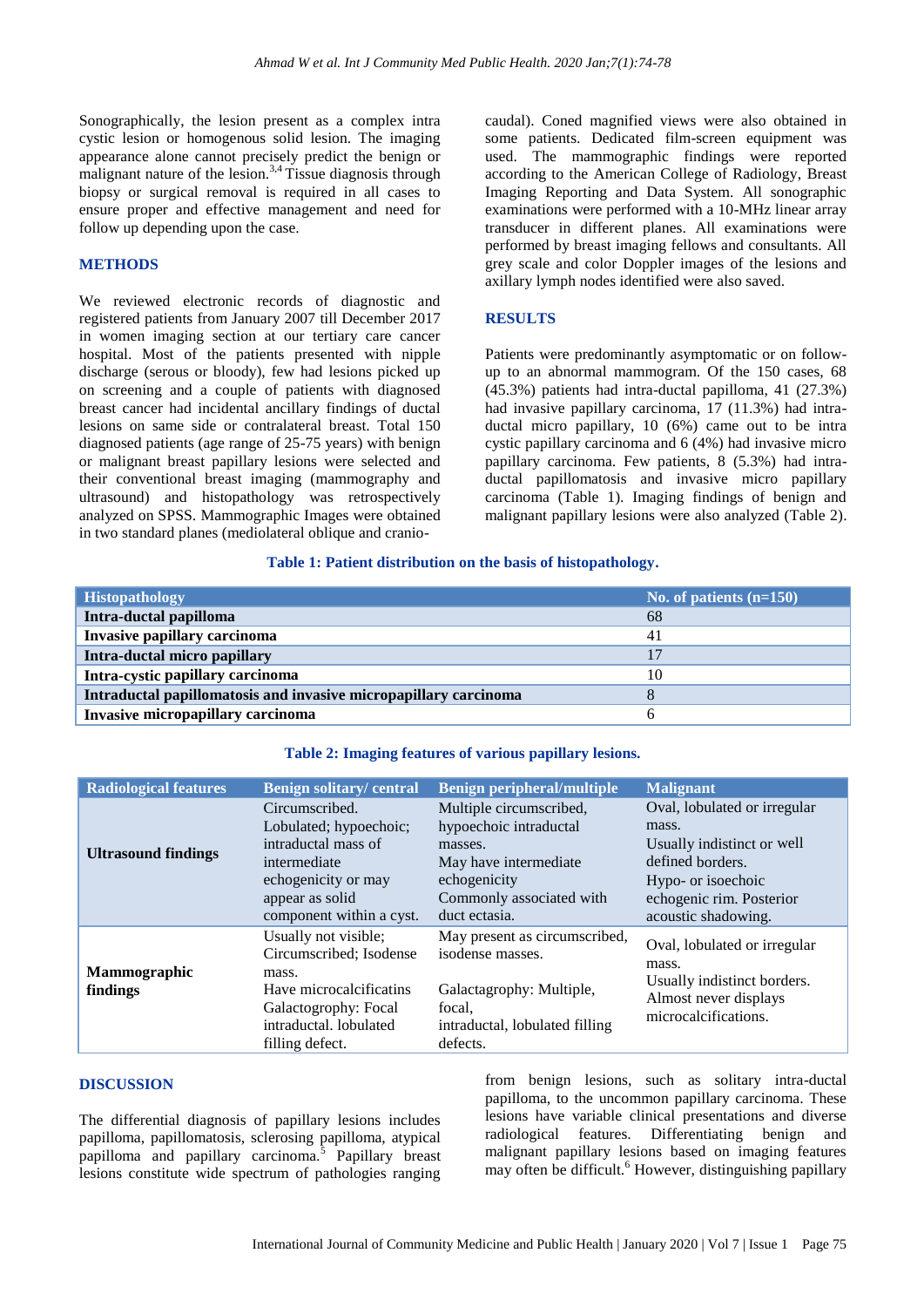carcinoma from benign papillary lesions is essential. Papillary carcinoma accounts for fewer than 2% of all breast malignancies.<sup>7</sup> Other benign and malignant pathologies can also mimic papillary lesions on imaging and tissue diagnosis is essential. Imaging plays an important role in lesion identification, assessment of extent, tissue sampling, and follow-up.<sup>6</sup>

Solitary breast papillomata are potentially malignant and are associated with high risk of breast malignancies. $8$  On imaging smaller lesions may be occult on mammography. Larger lesions are seen as rounded or ovoid, wellcircumscribed retro-areolar mass. Multiple papillomas are usually peripheral in location and can be bilateral. Calcifications are uncommon and include both coarse dense calcifications and micro calcifications.



**Figure 1 (A): Cystic lesion with mural pedunculated mass.**



**Figure 1 (B): Complex solid and cystic nodule.**



**Figure 1 (C): Intraductal echogenic lesion with vascular flow.**



**Figure 1 (D): Dilated duct (white arrow head) with lesion having internal calcifications (white arrow).**

The characteristic sonographic finding of a papilloma is a solid mural nodule within a dilated duct. Other features include an intra cystic mass or a well-circumscribed hypoechoic solid mass (Figure 1A and 1B). In small papillomas ductal dilatation may be the only finding. color Doppler imaging can depict a vascular pedicle within the mural nodule (Figure 1C). Ductography may show an intraluminal filling defect, ductal dilatation, ductal wall irregularity, and distortion.<sup>9-11</sup> Papillary ductal carcinoma in situ (DCIS) can be occult on imaging. When present, findings include pleomorphic calcifications and architectural distortion on mammography ill-defined hypoechoic mass or calcifications on ultrasound (US) (Figure 1D), and non-mass-like enhancement on magnetic resonance imaging.<sup>11</sup>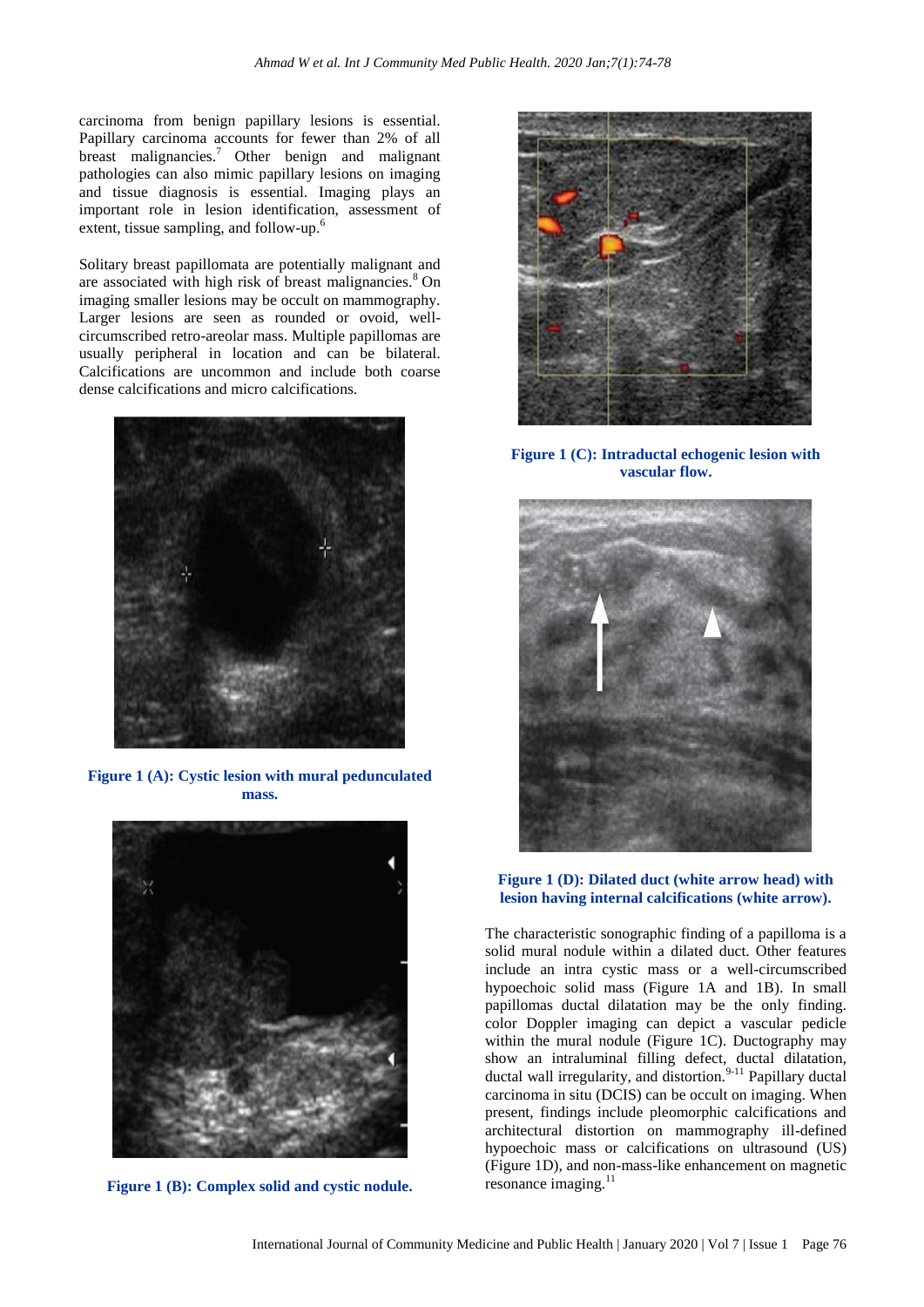In our study malignant lesions showed no evidence of micro calcifications which means that not all malignant lesions will present with micro calcifications. Mammographic findings of papillary carcinomas include round or oval, circumscribed solitary or clustered masses, which may be associated with micro calcifications. Spiculations are fairly uncommon. On US, the lesion may be seen as an intra-ductal mass with or without ductal dilatation, a complex solid cystic mass, or single or multiple solid nodules. These lesions are usually vascular and have a tendency to bleed spontaneously, resulting in intra cystic fluid-debris levels.<sup>1,11</sup> However, papillary lesions can be mammographically or sonographically occult if small. The overall sensitivity for detection of papillary lesions on mammography is  $low.<sup>5</sup>$  A nonparallel orientation, echogenic halo, posterior acoustic enhancement, and associated micro calcification are reported to be more frequent in malignant lesions.<sup>12</sup>

Calcifications are uncommon in papillomas.<sup>5</sup> However, presence of micro calcifications are common in malignant papillary lesions. On mammography analysis of characteristics of micro calcifications is slightly more sensitive than analysis of the characteristics of the mass in differentiating benign and malignant lesions.<sup>5,13</sup> The benign papillary lesions show calcifications or micro calcifications only in  $25%$  of the cases.<sup>11,14</sup> Papillary carcinomas, on the contrary, usually show up in mammography as an ill-defined mass with stromal distortion. The presence pleomorphic micro calcifications have also been described in this type of lesion.<sup>11,15,16</sup>

Intra-ductal content such as blood products, inspissated secretions in ductal ectasia, and neoplastic cells in DCIS can mimic a papillary lesion. A papillary lesion appearing as a well-defined solid nodule may be indistinguishable from a fibro adenoma. Additionally non-papillary and papillary carcinomas can have similar appearances.<sup>6</sup>

Imaging is important for lesion identification and local staging, guiding tissue diagnosis, and follow-up. Mammography and US are the main imaging modalities for identification. However, small papillomas or papillary DCIS, may be occult or have nonspecific segmental ductal dilatation.<sup>6</sup> The best test for detecting image papillary lesions is the breast US. According to Boin et al 100% of patients showed an altered US. <sup>17</sup> Various studies report an increased sensitivity of US to detect breast papillary lesions compared to mammography.<sup>14,15</sup>

Tissue sampling of papillary lesions can utilize different options; however, US-guided percutaneous core biopsy is used most frequently because it allows for real-time visualization, a feature that is essential for sampling the solid component of the lesion. Nevertheless, definitive histopathological categorization and results of biopsy samples may be limited due to tissue fragmentation and under sampling. These findings have resulted in surgical excision being recommended even for imaging concordant, percutaneous, biopsy-proven benign

papillomas.<sup>6</sup> Other authors have found a low risk of malignancy for benign papillomas diagnosed by coreneedle biopsy and recommend mammographic follow-up for benign and excision for atypical papillomas.<sup>6,18</sup>

## **CONCLUSION**

Papillary lesions are an uncommon group of breast diseases that present with diverse imaging and pathological findings and pose diagnostic and management challenges. Conventional breast imaging such as sonography and mammography remains the first main stay and quite sensitive in detecting breast papillary lesions leading to early detection and management. The radiologist plays an important role in the diagnosis and management of these lesions. Knowledge of the types and imaging spectra of various papillary lesions and the role of imaging in their evaluation are thus essential.

*Funding: No funding sources Conflict of interest: None declared Ethical approval: The study was approved by the Institutional Ethics Committee*

#### **REFERENCES**

- 1. Muttarak M, Lerttumnongtum P, Chaiwun B, Peh WC. Spectrum of papillary lesions of the breast: clinical, imaging, and pathologic correlation. Am J Roentgenol. 2008;191(3):700-7.
- 2. Mercado CL, Hamele-Bena D, Oken SM, Singer CI, Cangiarella J. Papillary lesions of the breast at percutaneous core-needle biopsy. Radiology. 2006;238(3):801-8.
- 3. Tavassoli FA. Papillary lesions. In: Tavassoli FA, ed. Pathology of the breast. Norwalk, CT: Appleton and Lange; 1992: 193-227.
- 4. Rosen EL, Bentley RC, Baker JA, Soo MS. Imaging-guided core-needle biopsy of papillary lesions of the breast. AJR. 2002;179:1185-92.
- 5. Lam WW, Chu WC, Tang AP, Tse G, Ma TK. Role of radiologic features in the management of papillary lesions of the breast. Am J Roentgenol. 2006;186(5):1322-7.
- 6. Jagmohan P, Pool FJ, Putti TC, Wong J. Papillary lesions of the breast: imaging findings and diagnostic challenges. Diagnost Intervention Radiol. 2013;19(6):471.
- 7. Schneider JA. Invasive papillary breast carcinoma: mammographic and sonographic appearance. Radiology. 1989;171(2):377-9.
- 8. Gutman H, Schachter J, Wasserberg N, Shechtman I, Greiff F. Are solitary breast papillomas entirely benign?. Arch Surg. 2003;138(12):1330-3.
- 9. Cardenosa G, Eklund GW. Benign papillary neoplasms of the breast: mammographic appearances. Radiology. 1991;181:751–5.
- 10. Ganesan S, Karthik G, Joshi M, Damodaran V. Ultrasound spectrum in intraductal papillary neoplasms of breast. Br J Radiol. 2006;79:843–9.